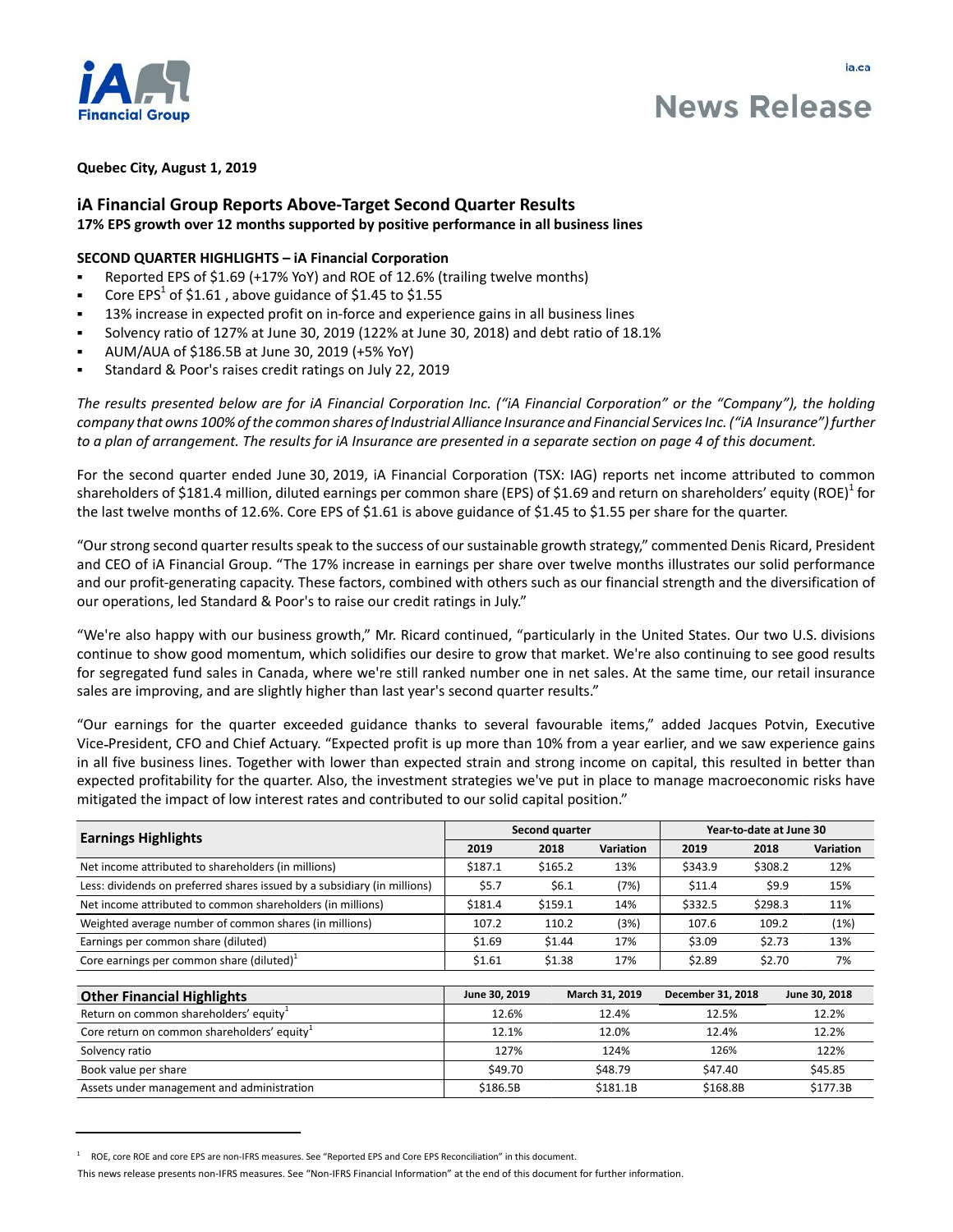*The results of iA Financial Corporation for the second quarter of 2019 are presented on a consolidated basis with those of its subsidiaries, including iA Insurance. Under a plan of arrangement, iA Financial Corporation became the successor issuer and the financial results of iA Insurance for the year ended December 31, 2018 constitute the financial results of iA Financial Corporation. The comparative data for 2018 presented herein is therefore the same as the data for iA Insurance.*

*Profitability -* For the second quarter ended June 30, 2019, iA Financial Corporation reports diluted earnings per share (EPS) of \$1.69, an increase of 17% from \$1.44 in the same quarter of 2018. Core EPS was \$1.61 and was above guidance of \$1.45 to \$1.55.

The following table reconciles reported and core EPS for the second quarter. Adjustments applied in the Company's core EPS calculation are explained in the section titled "Non-IFRS Financial Information".

| <b>Reported EPS and Core EPS Reconciliation</b>                  |                |         |                  |                         |         |                  |
|------------------------------------------------------------------|----------------|---------|------------------|-------------------------|---------|------------------|
|                                                                  | Second quarter |         |                  | Year-to-date at June 30 |         |                  |
| (On a diluted basis)                                             | 2019           | 2018    | <b>Variation</b> | 2019                    | 2018    | <b>Variation</b> |
| <b>Reported EPS</b>                                              | \$1.69         | \$1.44  | 17%              | \$3.09                  | \$2.73  | 13%              |
| <b>Adjusted for:</b>                                             |                |         |                  |                         |         |                  |
| Specific items:                                                  |                |         |                  |                         |         |                  |
| Unusual income tax gains and losses                              | (50.04)        | \$0.07  |                  | (50.04)                 | \$0.07  |                  |
| Market-related gains and losses                                  | (50.03)        | (50.05) |                  | (50.18)                 | (50.01) |                  |
| Policyholder experience gains and losses in excess of \$0.04 EPS | (50.02)        | (50.08) |                  |                         | (50.09) |                  |
| Usual income tax gains and losses in excess of \$0.04 EPS        | \$0.01         |         |                  | \$0.02                  |         |                  |
| <b>Core EPS</b>                                                  | \$1.61         | \$1.38  | 17%              | \$2.89                  | \$2.70  | 7%               |

The following items presented in the Sources of Earnings section of the Company's Financial Information Package explain the differences between management's expectations and reported earnings for the three-month period ended June 30, 2019. All figures are after tax unless otherwise indicated. This information contains non-IFRS measures.

*Expected profit on in-force* increased by 13% to \$194.4 million over the same quarter last year, reflecting growth in all lines of business. For two lines in particular, Group Insurance and US Operations, growth exceeded 30%.

For all five business lines, the Company reports a total net market-related and policyholder experience gain of \$0.10 EPS (\$11.4 million) in the second quarter of 2019 versus management expectations. Details follow by line of business.

*Individual Insurance* reported an experience gain of \$0.06 EPS (\$6.4 million), resulting from favourable policyholder (lapse) experience (+\$0.04 EPS), favourable mortality and morbidity (+\$0.01 EPS) and various other positive items (+\$0.01 EPS).

*Individual Wealth Management* reported experience in line with expectations (slight gain of \$0.4 million). Market impact related to the segregated fund hedging program was positive (+\$0.03 EPS), while expenses were higher than expected (-\$0.02 EPS) and income from affiliated distributors was slightly lower than expected (-\$0.01 EPS).

*Group Insurance* recorded a gain of \$0.01 EPS for the quarter (\$0.7 million) due to slightly better experience for multiple coverage types in the Special Markets Solutions division. Experience in Employee Plans and Dealer Services (including car loans) was essentially on par with expectations.

*Group Savings and Retirement* reported a gain of \$0.02 EPS (\$2.3 million), mainly due to favourable longevity experience.

*US Operations* reported an experience gain of \$0.01 EPS (\$1.6 million) due to favourable experience in the Individual Insurance division, while experience in the Dealer Services division was in line with expectations.

*Strain in the Individual Insurance and US Operations sectors -* Strain on new business amounted to \$1.4 million pre-tax, or 2% of sales for the quarter, representing a gain of \$0.03 EPS mainly due to a favourable sales mix.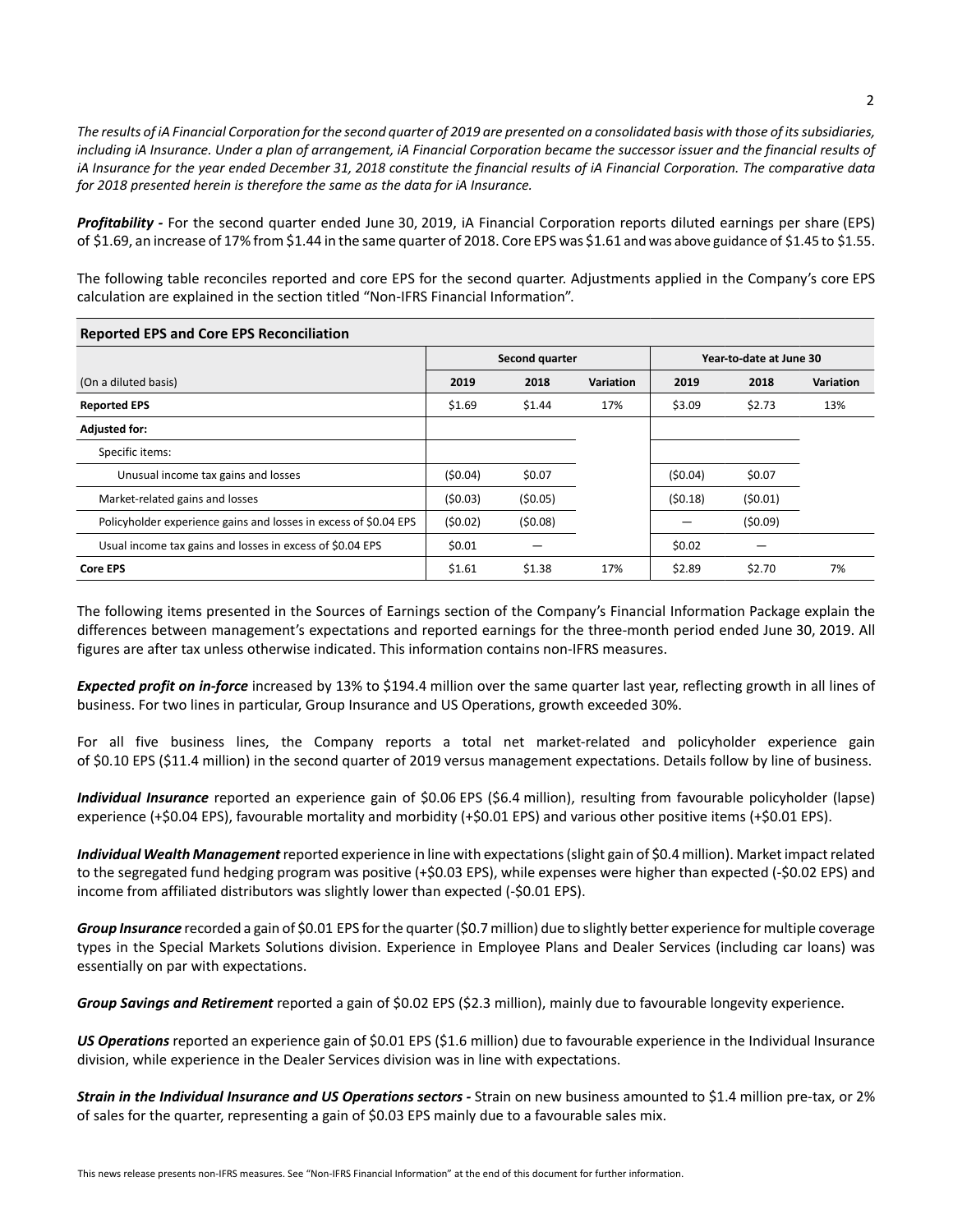Income on Capital - Income on capital reached \$32.4 million pre-tax, representing a gain of \$0.05 EPS. Investment income on capital was higher (+\$0.02 EPS) essentially due to gains on available-for-sale (AFS) securities and financing expenses were lower (+ \$0.02 EPS) mainly due to the debenture redemption in May. In addition, experience at iAAH was slightly better than expected (+ \$0.01 EPS).

*Income Taxes -* The effective tax rate for the quarter of 22.4% is slightly above guidance of 20% to 22%. Three items deviated from expectations for a net negative impact of \$0.01 EPS. First, an increase in taxes resulted from the Company's status as a multinational insurer (-\$0.04 EPS). This was offset by a drop in the corporate tax rate in Alberta (+\$0.04 EPS). Lastly, the implementation of an investment strategy to reduce income sensitivity to macroeconomic fluctuations caused a slight tax increase that will be recurrent (-\$0.01 EPS).

*Business Growth -* Assets under management and administration of \$186.5 billion were up 3% quarter over quarter and 5% year over year owing to market growth and the influx of new assets. Premiums and deposits of \$2.6 billion were up year over year (+4%), reflecting particularly strong growth in Group Savings and Retirement and US Operations.

The retail insurance sector in Canada reported total sales of \$48.0 million, slightly up from \$47.4 million in the same period last year. The number of policies issued in the second quarter was up 3% year over year, reflecting increased business in the distribution networks.

In retail wealth management, guaranteed product sales of \$97.9 million were similar to the previous year. Gross sales of segregated funds amounted to \$544.8 million (+22%), and net sales were \$106.2 million compared to \$63.4 million a year earlier. Gross sales of mutual funds totalled \$485.9 million (-11%) with net outflows of \$136.8 million.

The group insurance sector is made up of three divisions. In the Employee Plans division, sales totalled \$4.1 million, compared to \$56.4 million in the same quarter last year. Sales in this division vary considerably from one quarter to another based on the size of the contracts sold. In the Dealer Services division, sales totalled \$270.1 million (+4%). By product, P&C sales were \$74.3 million (+4%), creditor insurance sales were \$91.3 million (-14%) and non-prime loan originations totalled \$104.5 million (+26%). Lastly, sales in the Special Markets Solutions division amounted to \$61.1 million (+8%).

The group savings and retirement sector reported total sales of \$358.4 million versus \$370.0 million a year earlier. Note that for the first half of the year, sales were up 14% compared to 2018.

In the U.S., individual insurance sales grew by 15% to US \$24.7 million while dealer services sales grew 11% to US \$114.4 million.

At iA Auto and Home, written premiums in the second quarter were up 7% year over year at \$112.4 million.

*Capital* **-** At June 30, 2019, the solvency ratio was 127%, compared with 124% at March 31, 2019 and 122% a year earlier. This is above the Company's target range of 110% to 116%. The change during the second quarter is the net result of organic capital generation (+1 percentage point), the impact of investment strategies to reduce macroeconomic risks (+6 percentage points) and the impact of the subordinated debenture redemption combined with the Normal Course Issuer Bid (-4 percentage points).

*Book value* **-** The book value per common share was \$49.70 at June 30, 2019, up 2% from the last quarter and 8% over twelve months.

*Normal Course Issuer Bid* **-** Under the program in effect from November 12, 2018 to November 11, 2019, the Company redeemed 0.7 million shares in the second quarter for a total value of \$37.6 million. Between November 12, 2018 and June 30, 2019, the Company redeemed 3.6 million shares, representing 3.3% of its shares at November 1, 2018.

*Dividend* **-** The Board of Directors approved a quarterly dividend of 45 cents per share on the outstanding common shares of iA Financial Corporation. This dividend is payable on September 16, 2019 to shareholders of record at August 23, 2019.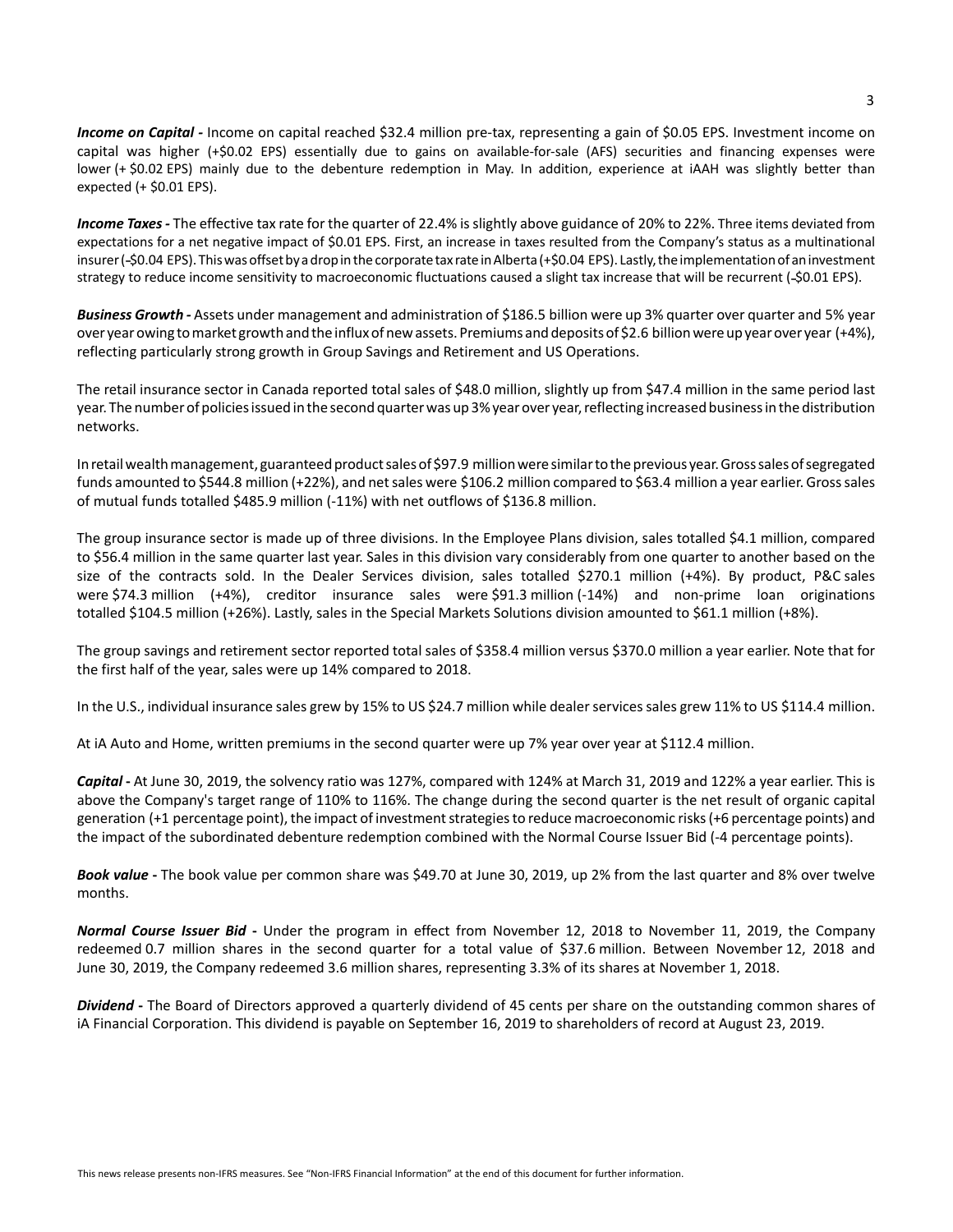*Dividend Reinvestment and Share Purchase Plan -* Registered shareholders wishing to enrol in iA Financial Corporation's Dividend Reinvestment and Share Purchase Plan (DRIP) so as to be eligible to reinvest the next dividend payable on September 16, 2019 must ensure that the duly completed form is delivered to Computershare no later than 4:00 p.m. on August 16, 2019. Enrolment information is provided on iA Financial Group's website at ia.ca under *About iA,* in the *Investor Relations/Dividends* section. Common shares issued under iA Financial Corporation's DRIP will be purchased on the secondary market and no discount will be applicable.

## *Market Guidance for 2019 for iA Financial Corporation*

- Earnings per common share: target range of \$5.75 to \$6.15  $\blacksquare$
- Return on common shareholders' equity (ROE): target range of 11.0% to 12.5%
- Solvency ratio: target range of 110% to 116%
- Dividend payout ratio: range of 25% to 35% with the target being the midpoint
- Effective tax rate: target range of 20% to 22%
- Strain on new business: annual target of 6% of sales with quarterly range of 0% to 15%

Guidance for EPS and ROE excludes any potential impact of the year-end assumption review.

## **SECOND QUARTER HIGHLIGHTS – iA Insurance**

*Profitability* – In the second quarter of 2019, iA Insurance recorded net income attributed to its sole common shareholder, iA Financial Corporation, of \$181.2 million, an increase of \$22.1 million over \$159.1 million a year earlier. This growth is mainly explained by increased revenues, essentially in net premiums and investment income.

\_\_\_\_\_\_\_\_\_\_\_\_\_\_\_\_\_\_\_\_\_\_\_\_\_\_\_\_\_\_\_\_\_\_\_\_\_\_\_\_\_\_\_\_\_\_\_\_\_\_\_\_\_\_\_\_\_\_\_\_\_\_\_\_\_\_\_\_\_\_\_\_\_\_\_\_\_\_\_\_\_\_\_\_\_\_\_\_\_\_\_\_\_\_\_\_\_\_\_\_\_\_\_\_\_\_\_\_

*Financial position* – The solvency ratio was 125% at June 30, 2019, compared with 123% at the end of the previous quarter and 122% a year earlier. This is above the minimum required by regulatory authorities as well as iA Insurance's target range of 110% to 116%.

*Dividend* – iA Insurance paid a dividend of \$0.8289 per common share in the second quarter to its sole common shareholder, iA Financial Corporation, for a total of \$90 million. In addition, the Board of Directors authorized a dividend totalling \$81 million to be paid by iA Insurance to its sole shareholder, iA Financial Corporation, in the third quarter.

| <b>iA Insurance</b>                          |                |       |           |                         |       |           |  |
|----------------------------------------------|----------------|-------|-----------|-------------------------|-------|-----------|--|
| <b>Earnings Highlights</b>                   | Second quarter |       |           | Year-to-date at June 30 |       |           |  |
| (In millions of dollars)                     | 2019           | 2018  | Variation | 2019                    | 2018  | Variation |  |
| Net income attributed to shareholders        | 186.9          | 165.2 | 21.7      | 343.9                   | 308.2 | 35.7      |  |
| Less: dividends on preferred shares          | 5.7            | 6.1   | (0.4)     | 11.4                    | 9.9   | 1.5       |  |
| Net income attributed to common shareholders | 181.2          | 159.1 | 22.1      | 332.5                   | 298.3 | 34.2      |  |

| <b>Other Financial Highlights</b>      | June 30, 2019 | March 31, 2019 | December 31, 2018 | June 30, 2018 |
|----------------------------------------|---------------|----------------|-------------------|---------------|
| Total capital (in millions of dollars) | 6.418.5       | 6.608.6        | 6.619.5           | 6.592.7       |
| Solvency ratio                         | 125%          | 123%           | 126%              | 122%          |

\_\_\_\_\_\_\_\_\_\_\_\_\_\_\_\_\_\_\_\_\_\_\_\_\_\_\_\_\_\_\_\_\_\_\_\_\_\_\_\_\_\_\_\_\_\_\_\_\_\_\_\_\_\_\_\_\_\_\_\_\_\_\_\_\_\_\_\_\_\_\_\_\_\_\_\_\_\_\_\_\_\_\_\_\_\_\_\_\_\_\_\_\_\_\_\_\_\_\_\_\_\_\_\_\_\_\_\_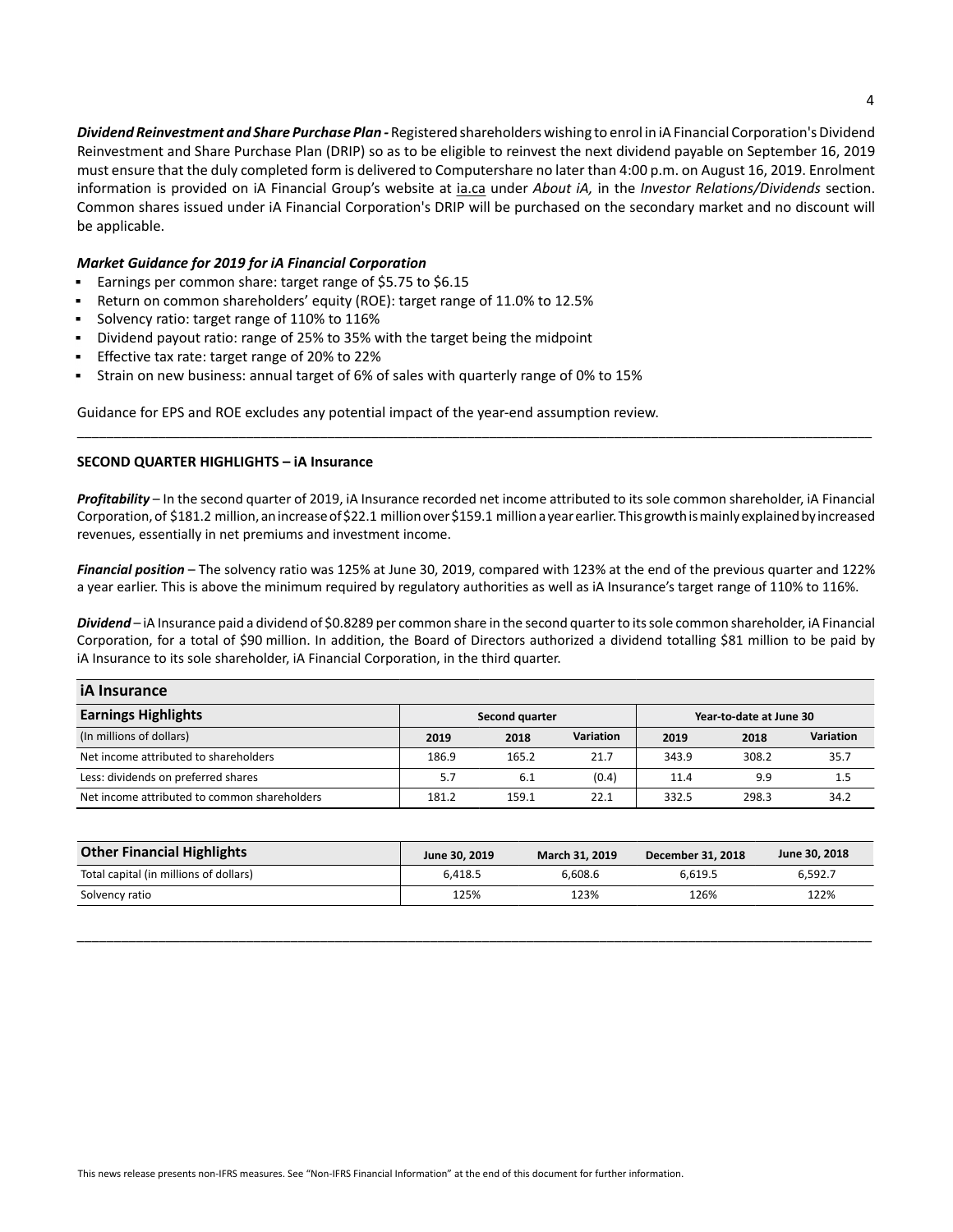### **GENERAL INFORMATION**

#### **Non-IFRS Financial Information**

iA Financial Corporation and iA Insurance (collectively "iA Financial Group") report their financial results and statements in accordance with International Financial Reporting Standards (IFRS). iA Financial Group also publishes certain financial measures that are not based on IFRS (non-IFRS). A financial measure is considered a non-IFRS measure for Canadian securities law purposes if it is presented other than in accordance with the generally accepted accounting principles used for the companies' audited financial statements. These non-IFRS financial measures are often accompanied by and reconciled with IFRS financial measures. For certain non-IFRS financial measures, there are no directly comparable amounts under IFRS. iA Financial Group believes that these non-IFRS financial measures provide additional information to better understand iA Financial Group's financial results and assess its growth and earnings potential, and that they facilitate comparison of the quarterly and full-year results of iA Financial Group's ongoing operations. Since non-IFRS financial measures do not have standardized definitions and meaning, they may differ from the non-IFRS financial measures used by other institutions and should not be viewed as an alternative to measures of financial performance determined in accordance with IFRS. iA Financial Group strongly encourages investors to review its financial statements and other publicly-filed reports in their entirety and not to rely on any single financial measure.

 Non-IFRS financial measures published by iA Financial Corporation include, but are not limited to: return on common shareholders' equity (ROE), core earnings per common share (core EPS), core return on common shareholders' equity (core ROE), sales, net sales, assets under management (AUM), assets under administration (AUA), premium equivalents, deposits, sources of earnings measures (expected profit on in-force, experience gains and losses, strain on sales, changes in assumptions, management actions and income on capital), capital, solvency ratio, interest rate and equity market sensitivities, loan originations, finance receivables and average credit loss rate on car loans.

The analysis of profitability according to the sources of earnings presents sources of income in compliance with the guideline issued by the Office of the Superintendent of Financial Institutions and developed in co-operation with the Canadian Institute of Actuaries. This analysis is intended to be a supplement to the disclosure required by IFRS and to facilitate the understanding of iA Financial Corporation's financial position by both existing and prospective stakeholders to better form a view as to the quality, potential volatility and sustainability of earnings. It provides an analysis of the difference between actual income and the income that would have been reported had all assumptions at the start of the reporting period materialized during the reporting period. It sets out the following measures: expected profit on in-force business (representing the portion of the consolidated net income on business in force at the start of the reporting period that was expected to be realized based on the achievement of best estimate assumptions); experience gains and losses (representing gains and losses that are due to differences between the actual experience during the reporting period and the best estimate assumptions at the start of the reporting period); new business strain (representing the point-of-sale impact on net income of writing new business during the period); changes in assumptions, management actions and income on capital (representing the net income earned on iA Financial Corporation's surplus funds).

Core earnings per common share is a non-IFRS measure used to better understand the capacity of iA Financial Corporation to generate sustainable earnings.

Management's estimate of iA Financial Corporation's core earnings per common share excludes: 1) specific items, including but not limited to year end assumption changes and unusual income tax gains and losses; 2) market gains and losses related to universal life policies, investment funds (MERs) and the dynamic hedging program for segregated fund guarantees; 3) gains and losses in excess of \$0.04 per share, on a quarterly basis, for strain on Individual Insurance sales, for policyholder experience by business segment (Individual Insurance, Individual Wealth Management, Group Insurance, Group Savings and Retirement, US Operations and iA Auto and Home Insurance), for usual income tax gains and losses and for investment income on capital.

Non-IFRS financial measures published by iA Insurance include, but are not limited to: return on common shareholders' equity (ROE), sales, assets under management (AUM), assets under administration (AUA), capital and solvency ratio.

Sales is a non-IFRS measure used to assess iA Financial Group's ability to generate new business. They are defined as fund entries on new business written during the period. Net premiums, which are part of the revenues presented in the financial statements, include both fund entries from new business written and in-force contracts. Assets under management and administration is a non-IFRS measure used to assess iA Financial Group's ability to generate fees, particularly for investment funds and funds under administration. An analysis of revenues by sector is presented in the Analysis According to the Financial Statements section of the Management's Discussion and Analysis.